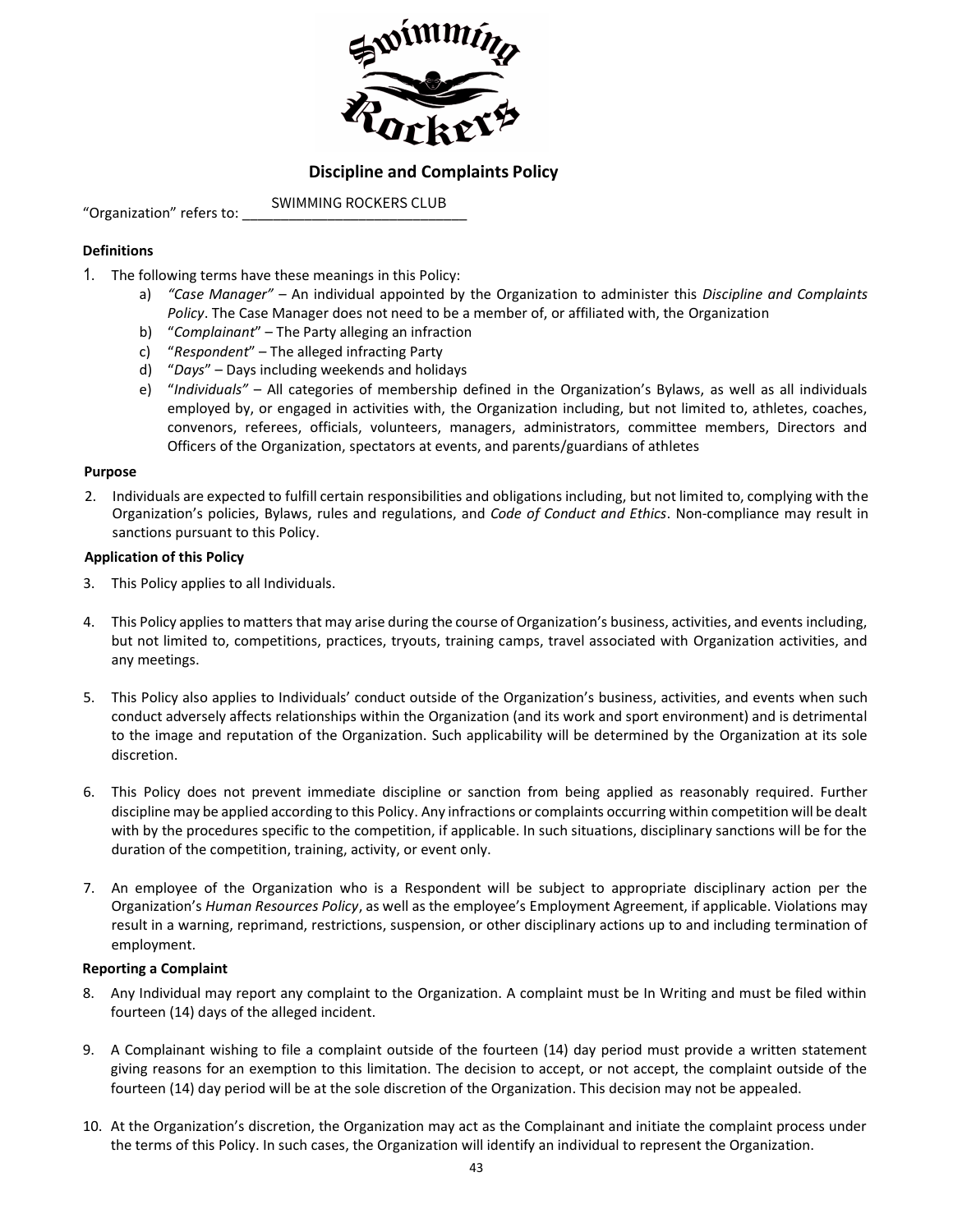11. Resignation or lapsing of membership after a complaint is filed does not preclude discipline being pursued under this Policy.

## **Case Manager**

- 12. Upon the receipt of a complaint, the Organization will appoint a Case Manager to oversee management and administration of complaints submitted in accordance with this Policy. Such appointment is not appealable.
- 13. The Case Manager has a responsibility to:
	- a) Determine whether the complaint is frivolous and/or within the jurisdiction of this Policy
	- b) Propose the use of the Organization's *Dispute Resolution Policy*
	- c) Appoint the Discipline Panel, if necessary
	- d) Coordinate all administrative aspects and set timelines
	- e) Provide administrative assistance and logistical support to the Discipline Panel as required
	- f) Provide any other service or support that may be necessary to ensure a fair and timely proceeding

## **Procedures**

- 14. If the Case Manager determines the complaint is:
	- a) Frivolous or outside the jurisdiction of this Policy, the complaint will be dismissed immediately
	- b) Not frivolous and within the jurisdiction of this Policy, the Case Manager will notify the Parties that the complaint is accepted and of the applicable next steps
- 15. The Case Manager's decision to accept or dismiss the complaint may not be appealed.
- 16. The Case Manager will establish and adhere to timelines that ensure procedural fairness and that the matter is heard in a timely fashion.
- 17. After notifying the Parties that the complaint has been accepted, the Case Manager will first propose using the Organization's *Dispute Resolution Policy* with the objective of resolving the dispute. If the dispute is not resolved or if the parties refuse to use the *Dispute Resolution Policy*, the Case Manager will appoint a Discipline Panel, which shall consist of a single Adjudicator, to hear the complaint. In extraordinary circumstances, and at the discretion of the Case Manager, a Discipline Panel of three persons may be appointed to hear the complaint. In this event, the Case Manager will appoint one of the Discipline Panel's members to serve as the Chair.
- 18. The Case Manager, in cooperation with the Discipline Panel, will then decide the format under which the complaint will be heard. This decision may not be appealed. The format of the hearing, which may involve direct communication with the Parties, an oral in-person hearing, an oral hearing by telephone or other communication medium, a hearing based on a review of documentary evidence submitted in advance of the hearing, or a combination of these methods. The hearing will be governed by the procedures that the Case Manager and the Discipline Panel deem appropriate in the circumstances, provided that:
	- a) The Parties will be given appropriate notice of the day, time, and place of the hearing, in the case of an oral inperson hearing or an oral hearing by telephone or other communication medium
	- b) Copies of any written documents which the parties wish to have the Discipline Panel consider will be provided to all Parties, through the Case Manager, in advance of the hearing
	- c) The Parties may be accompanied by a representative, advisor, or legal counsel at their own expense
	- d) The Discipline Panel may request that any other individual participate and give evidence at the hearing
	- e) The Discipline Panel may allow as evidence at the hearing any oral evidence and document or thing relevant to the subject matter of the complaint, but may exclude such evidence that is unduly repetitious, and shall place such weight on the evidence as it deems appropriate
	- f) The decision will be by a majority vote of the Discipline Panel
- 19. If the Respondent acknowledges the facts of the incident, the Respondent may waive the hearing, in which case the Discipline Panel will determine the appropriate sanction. The Discipline Panel may still hold a hearing for the purpose of determining an appropriate sanction.
- 20. The hearing will proceed in any event, even if a Party chooses not to participate in the hearing.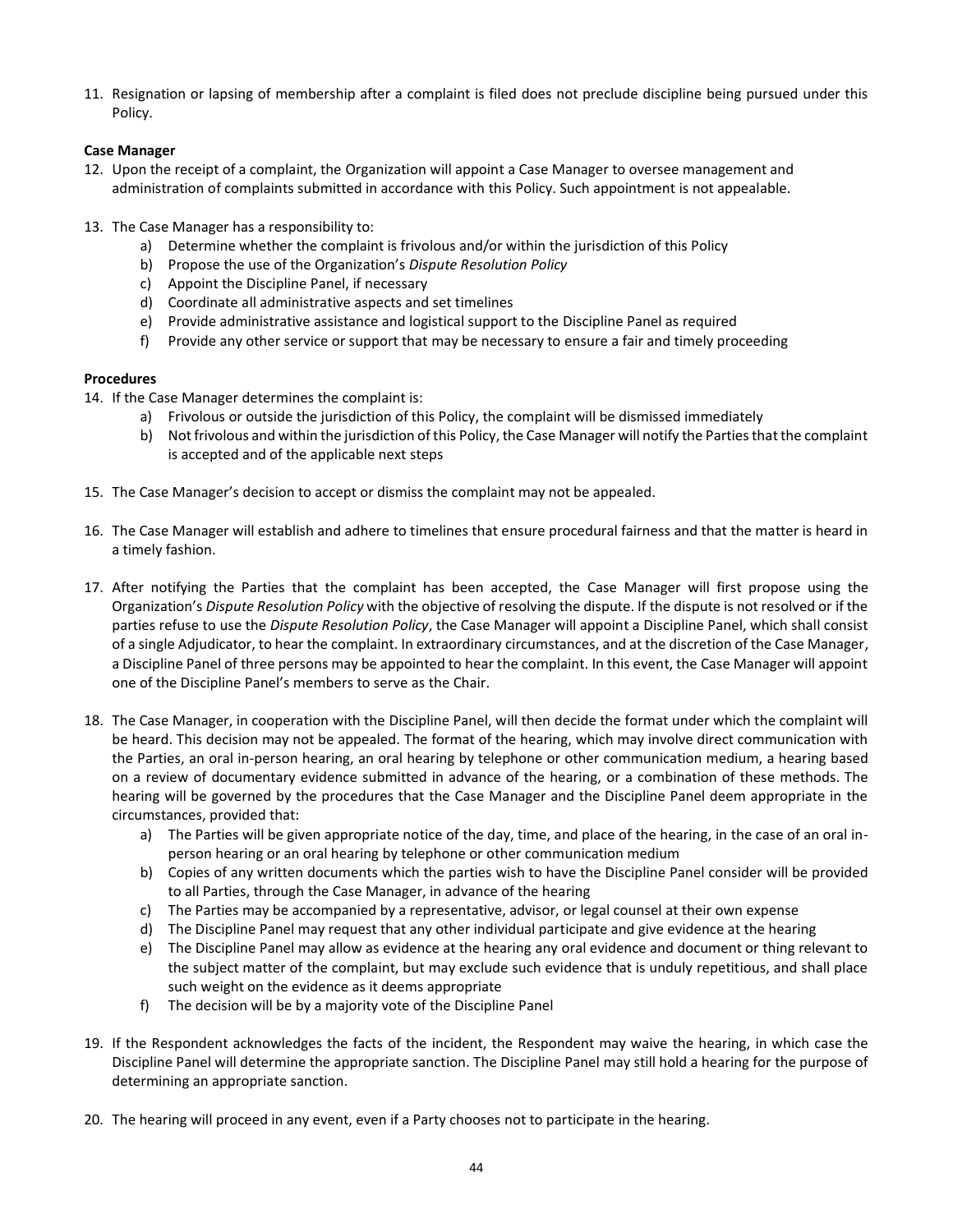- 21. If a decision may affect another party to the extent that the other party would have recourse to a complaint or an appeal in its own right, that party will become a Party to the current complaint and will be bound by the decision.
- 22. In fulfilling its duties, the Discipline Panel may obtain independent advice.

## **Decision**

23. After hearing and/or reviewing the matter, the Discipline Panel will determine whether an infraction has occurred and, if so, the sanctions to be imposed. Within fourteen (14) days of the hearing's conclusion, the Discipline Panel's written decision, with reasons, will be distributed to all Parties, the Case Manager, and the Organization. In extraordinary circumstances, the Discipline Panel may first issue a verbal or summary decision soon after the hearing's conclusion, with the full written decision to be issued before the end of the fourteen (14) day period. The decision will be considered a matter of public record unless decided otherwise by the Discipline Panel.

### **Sanctions**

- 24. The Discipline Panel may apply the following disciplinary sanctions, singularly or in combination:
	- a) Verbal or written reprimand
	- b) Verbal or written apology
	- c) Service or other contribution to the Organization
	- d) Removal of certain privileges
	- e) Suspension from certain teams, events, and/or activities
	- f) Suspension from all Organization activities for a designated period of time
	- g) Withholding of prize money or awards
	- h) Payment of the cost of repairs for property damage
	- i) Suspension of funding from the Organization or from other sources
	- j) Expulsion from the Organization
	- k) Any other sanction considered appropriate for the offense
- 25. Unless the Discipline Panel decides otherwise, any disciplinary sanctions will begin immediately, notwithstanding an appeal. Failure to comply with a sanction as determined by the Discipline Panel will result in an automatic suspension until such time as compliance occurs.
- 26. Infractions that result in discipline will be recorded and records will be maintained by the Organization.

### **Suspension Pending a Hearing**

27. The Organization may determine that an alleged incident is of such seriousness as to warrant suspension of an Individual pending completion of a criminal process, the hearing, or a decision of the Discipline Panel.

### **Criminal Convictions**

- 28. An Individual's conviction for a *Criminal Code* offense, as determined by the Organization, will be deemed an infraction under this Policy and will result in expulsion from the Organization. *Criminal Code* offences may include, but are not limited to:
	- a) Any child pornography offences
	- b) Any sexual offences
	- c) Any offence of physical violence
	- d) Any offence of assault
	- e) Any offence involving trafficking of illegal drugs

### **Confidentiality**

29. The discipline and complaints process are confidential and involves only the Parties, the Case Manager, the Discipline Panel, and any independent advisors to the Discipline Panel. Once initiated and until a decision is released, none of the Parties will disclose confidential information relating to the discipline or complaint to any person not involved in the proceedings.

### **Timelines**

30. If the circumstances of the complaint are such that adhering to the timelines outlined by this Policy will not allow a timely resolution to the complaint, the Discipline Panel may direct that these timelines be revised.